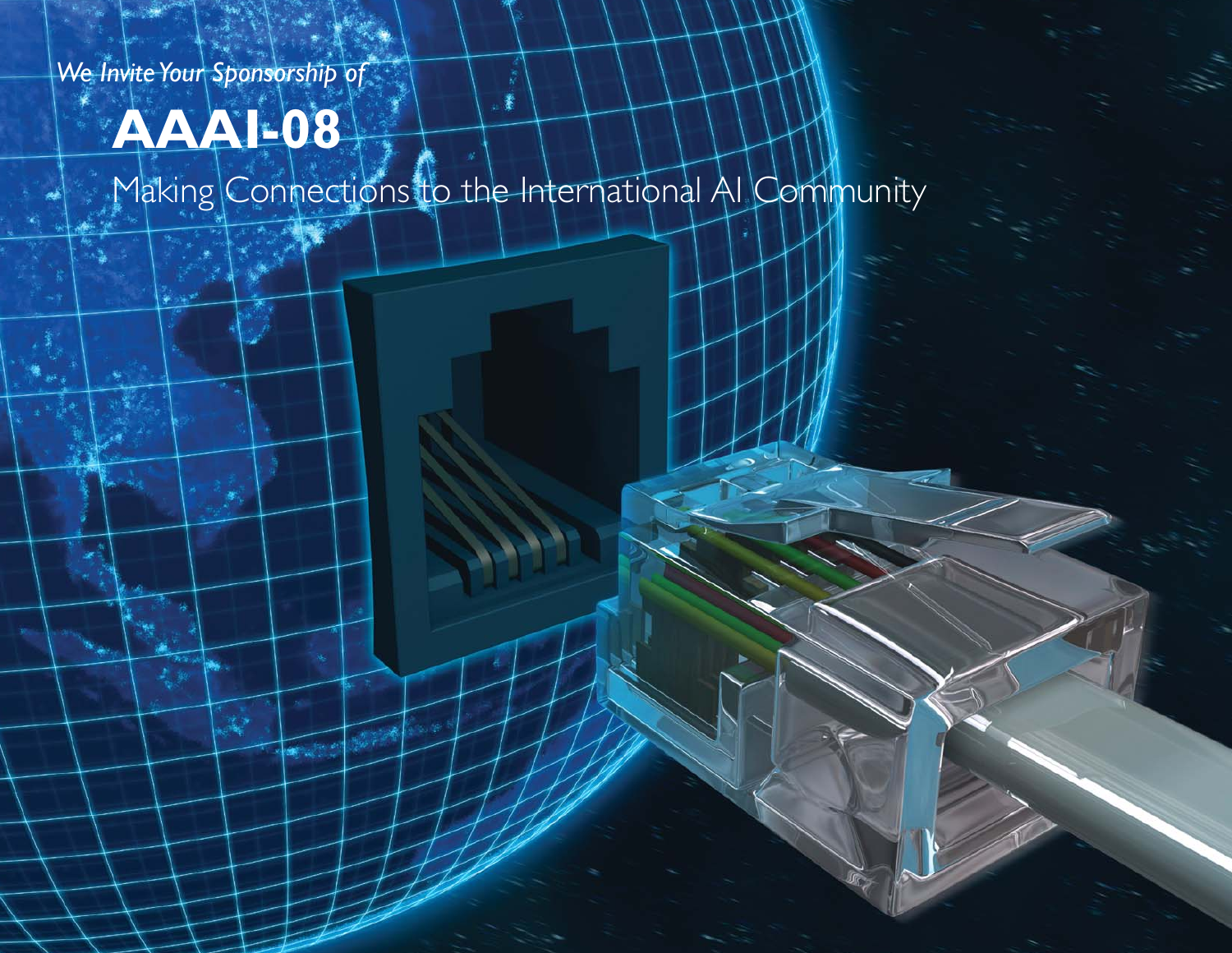

The twenty-third AAAI Conference on Artificial In- telligence (AAAI-08) offers the premier opportuni- ty in North America for you to reach the international AI community. The conference will be held July 13–17, 2008 at the Hyatt McCormick Place in Chicago, Illinois (USA).

Over 1,000 AI researchers and practitioners, representing government, university, and corporate research facilities will attend. Your participation in the AAAI-08 Sponsor Program will give you instant visibility to this diverse group of AI professionals, representing a host of research areas including robotics, the semantic web, integrated intelligent technology, physically grounded AI, interactive digital entertainment, education, and expert systems, to name only a few. Collocated with AAAI-08 is the twentieth Innovative Applications of Artificial Intelligence conference (IAAI-08), which showcases successful applications of AI technology, exploring issues, methods, and lessons learned in the development and deployment of AI applications.

# **Sponsorship Opportunities**

AAAI-08 is committed to working with sponsors who wish to target their donation for a particular program or event. Recognition of this support will be directly associated with the specific program.

## *Establish a Tradition!*

AAAI holds a number of competitions each year. You can endow an award with your choice of name, which will be presented each year, along with a permanent "Trophy Cup," by your representative.

*(\$20,000 annual sponsorship)*

*Current list of competitions:*

- AAAI Robot Competition and Exhibition
- AAAI General Game Playing Competition
- AAAI Poker Tournament
- AAAI Video Competition

#### *Support Students!*

Sponsor the AAAI-08 Student Reception, where you will be host to approximately 400 students. AAAI will provide a tabletop and signage at the reception to heighten your visibility, along with recognition in the program.

*(\$15,000 sponsorship level)*

#### *Name the Best Paper Award!*

Your company representative will present the award at the opening ceremony general session, with your logo as a backdrop.

*(\$10,000 sponsorship level)*

## *Get Us Wired!*

Underwrite wireless access at the conference, and have your logo displayed prominently in the registration area with a special thank you!

*(\$10,000 sponsorship level)*

# *Create Your Own Presence!*

AAAI welcomes your thoughts about the best way for your company to participate as a AAAI-08 sponsor.

## *Other Suggested Sponsorship Opportunities*

- AAAI-08 Opening Reception (\$20,000)
- Conference-Wide Poster/Demo Reception (\$20,000)
- Student Scholarship Program (\$20,000)
- Student Abstract Program (\$10,000)
- Ongoing Track at Conference (such as AI and the web) (\$10,000)
- Ongoing Lecture Series:
- One talk dedicated each year to an emerging or hot topic) (\$5,000)
- Conference Coffee Break (\$5,000)

# **Sponsorship Levels and Benefits**

AAAI-08 offers several general levels of conference sponsorship, which you can target at one of the areas listed above, or another of your choosing. In recognition of your support, AAAI will provide a variety of benefits, including a complimentary conference registration, a table-top exhibit space, and recognition of your sponsorship in conference documents and signage. These benefits will serve to heighten your visibility at the conference and create an opportunity for one-on-one exchange with conference participants.